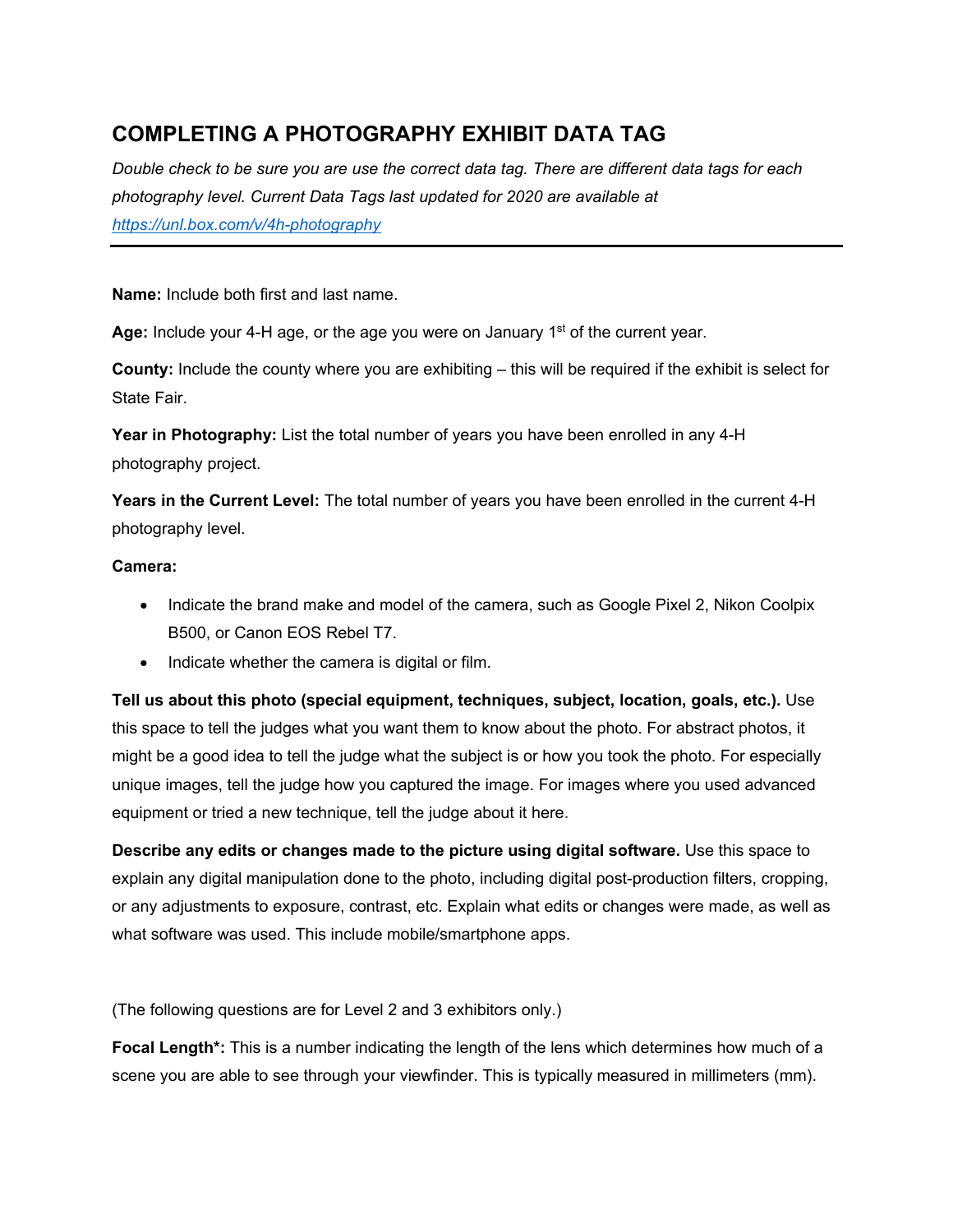Example: 29mm, 35mm, 50mm. See Level 2 Activity 1 for more information.

**Type/Source of light:** Be as specific as possible. Identify whether the lighting was natural or artificial. If artificial, identify the light sources, such as camera's flash, neon lights, car headlights, flashlight, etc. For natural light, identify the type, dawn, dusk, midday, reflected, diffused, direct, light shining through a window, etc.

Example: natural, midday direct sunlight

See Level 2 Activities 3 and 5 for more information.

(The following questions are for Level 3 exhibitors only.)

**Shutter Speed\*:** This is the length of time a camera shutter is open to expose light into the camera sensor. Shutter speed is typically measured in fractions of a second when they are under a second. Slow shutter speeds allow more light into the camera sensor and are used in low-light situations, while faster shutter speeds help freeze motion. This might also be referred to as exposure time. Example: 1/30, 1/125, or 1/500

See Level 3 Activity 1 for more information.

**F Stop\*:** This is a number which indicates the size of the aperture, which allows light to travel into the camera. The aperture controls the depth of field. A larger aperture opening will result in a smaller depth of field. The aperture size is expressed in f numbers or f-stops.

Examples: f/1.4, f/4, f/22

See Level 3 Activity 1 for more information.

**ISO\*:** This is a number that indicates a film's sensitivity to light or more commonly its speed. It is typically measured in numbers, a lower number representing a darker image, while higher numbers mean a brighter image.

Examples: 100, 200, 400

See Level 3 Activity 1 for more information.

### **List advanced equipment and/or techniques used and/or what manual adjustment were made.**

Level 3 exhibitors should be exploring and experimenting with advanced techniques. This may include but does not necessarily require using a DSLR camera, manual adjustments, or other advanced equipment. Use this space to identify and, if needed, explain what advanced equipment or techniques were used to capture this image. If manual adjustments were made, identify which settings were adjusted (ISO, F Stop, Shutter Speed).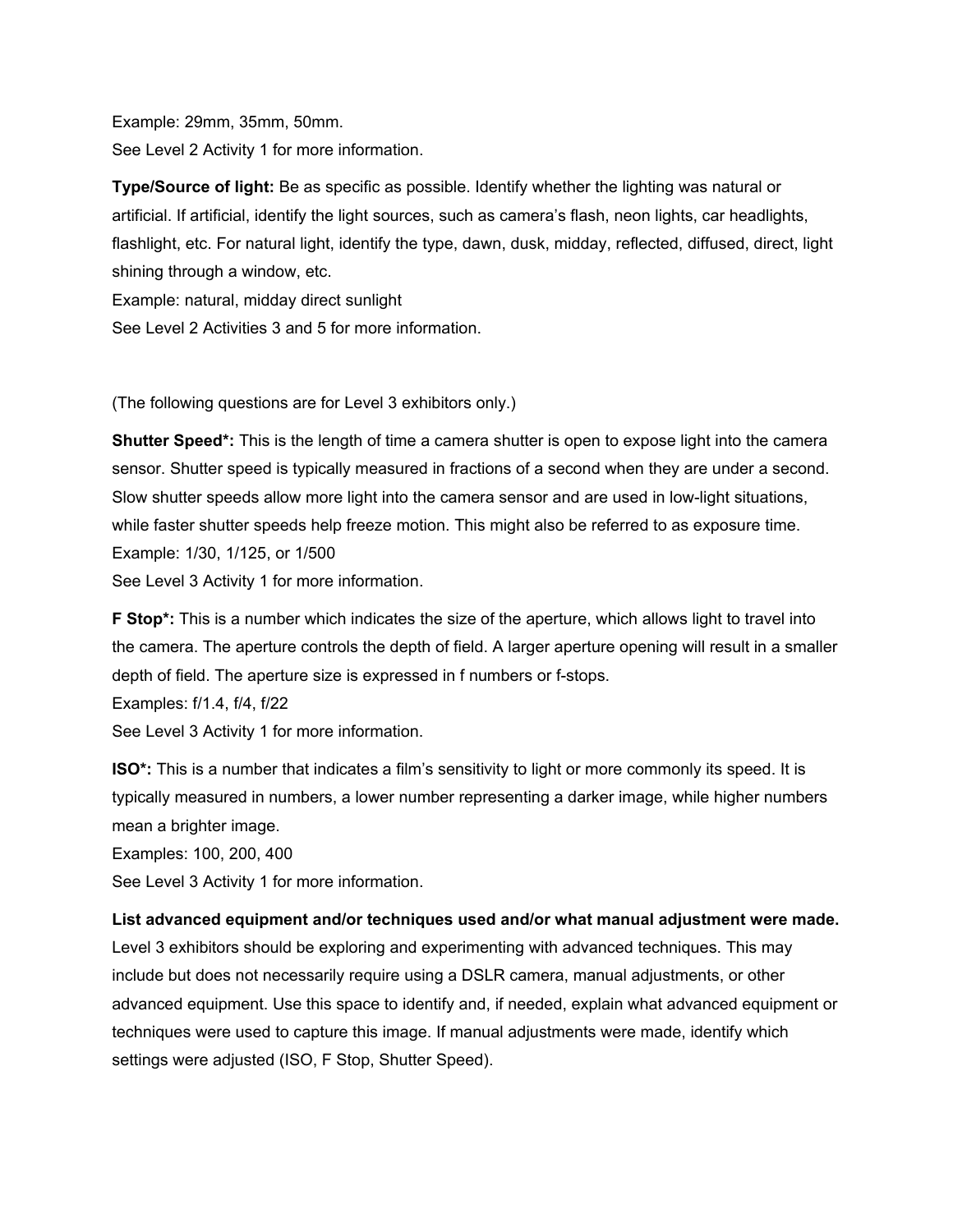\*Note: Regardless of whether or not you made manual adjustments or used special equipment, you must still identify this information. "Auto" is not an acceptable answer. Digital cameras automatically record this information for each photo captured. The information, referred to as Metadata, is attached to the image file and goes with it when the image is downloaded to a computer for example. There are many ways to access this data. See instructions below for more information.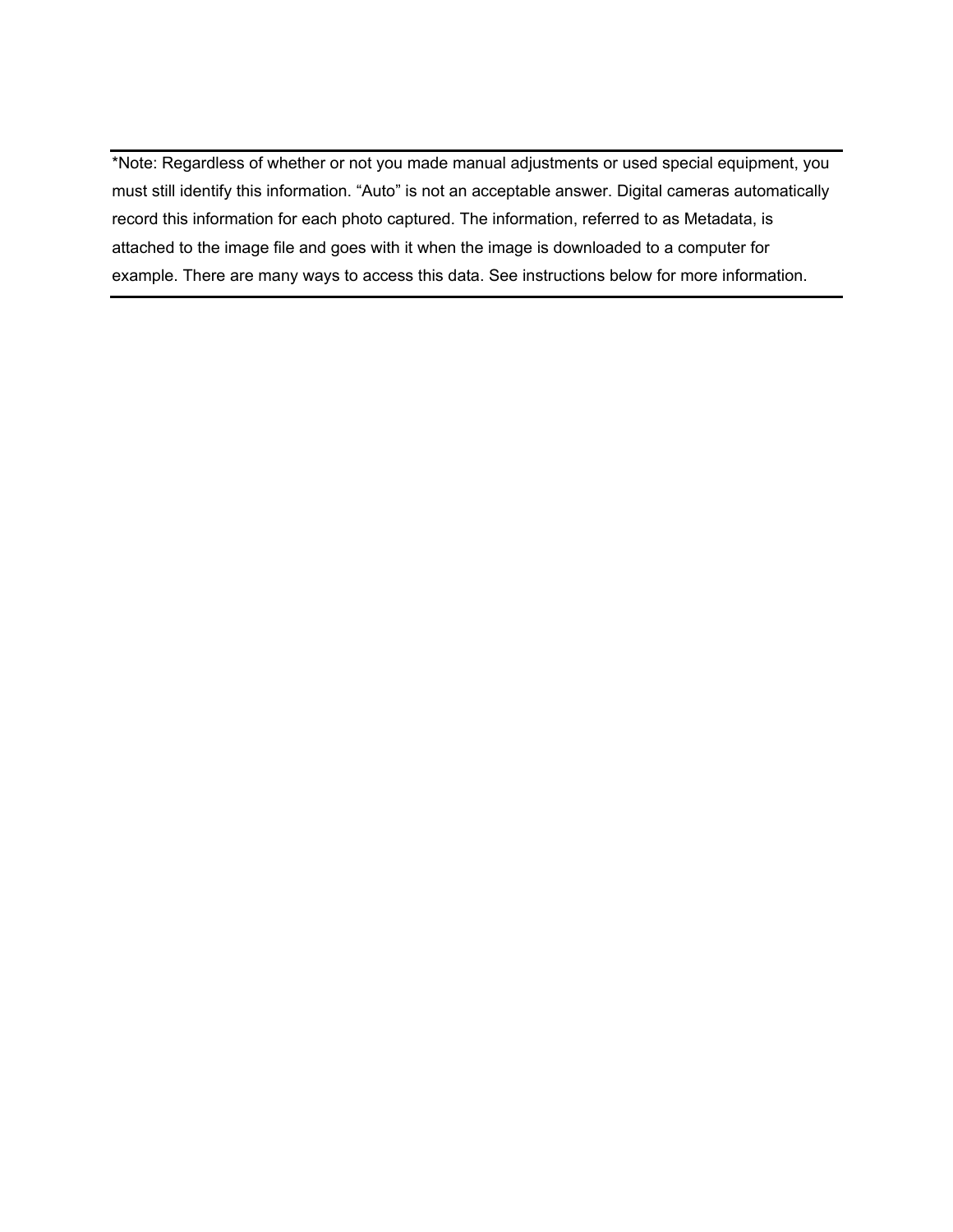# **Accessing Image Metadata on a PC Computer**

Right-click the image file. Select "Properties" from the dropdown menu.



### A pop-up window will appear.

|               | IMG 20180901 144759 Properties                                                                                   | × |  |  |
|---------------|------------------------------------------------------------------------------------------------------------------|---|--|--|
| General       | Security Details Previous Versions                                                                               |   |  |  |
|               | IMG 20180901 144759                                                                                              |   |  |  |
| Type of file: | JPG File (.jpg)                                                                                                  |   |  |  |
| Opens with:   | Photos<br>Change                                                                                                 |   |  |  |
| Location:     | C:\Users\4h-ddewees\Desktop                                                                                      |   |  |  |
| Size:         | 4.41 MB (4.634.617 bytes)                                                                                        |   |  |  |
|               | Size on disk: 4.42 MB (4,636,672 bytes)                                                                          |   |  |  |
| Created:      | Today, September 10, 2018, 4 minutes ago                                                                         |   |  |  |
| Modified:     | Today, September 10, 2018, 4 minutes ago                                                                         |   |  |  |
| Accessed:     | Today, September 10, 2018, 4 minutes ago                                                                         |   |  |  |
| Attributes:   | $\Box$ Hidden<br>Read-only<br>Advanced                                                                           |   |  |  |
| Security:     | This file came from another<br><b>Unblock</b><br>computer and might be blocked to<br>help protect this computer. |   |  |  |
|               | OK<br>Cancel<br>Apply                                                                                            |   |  |  |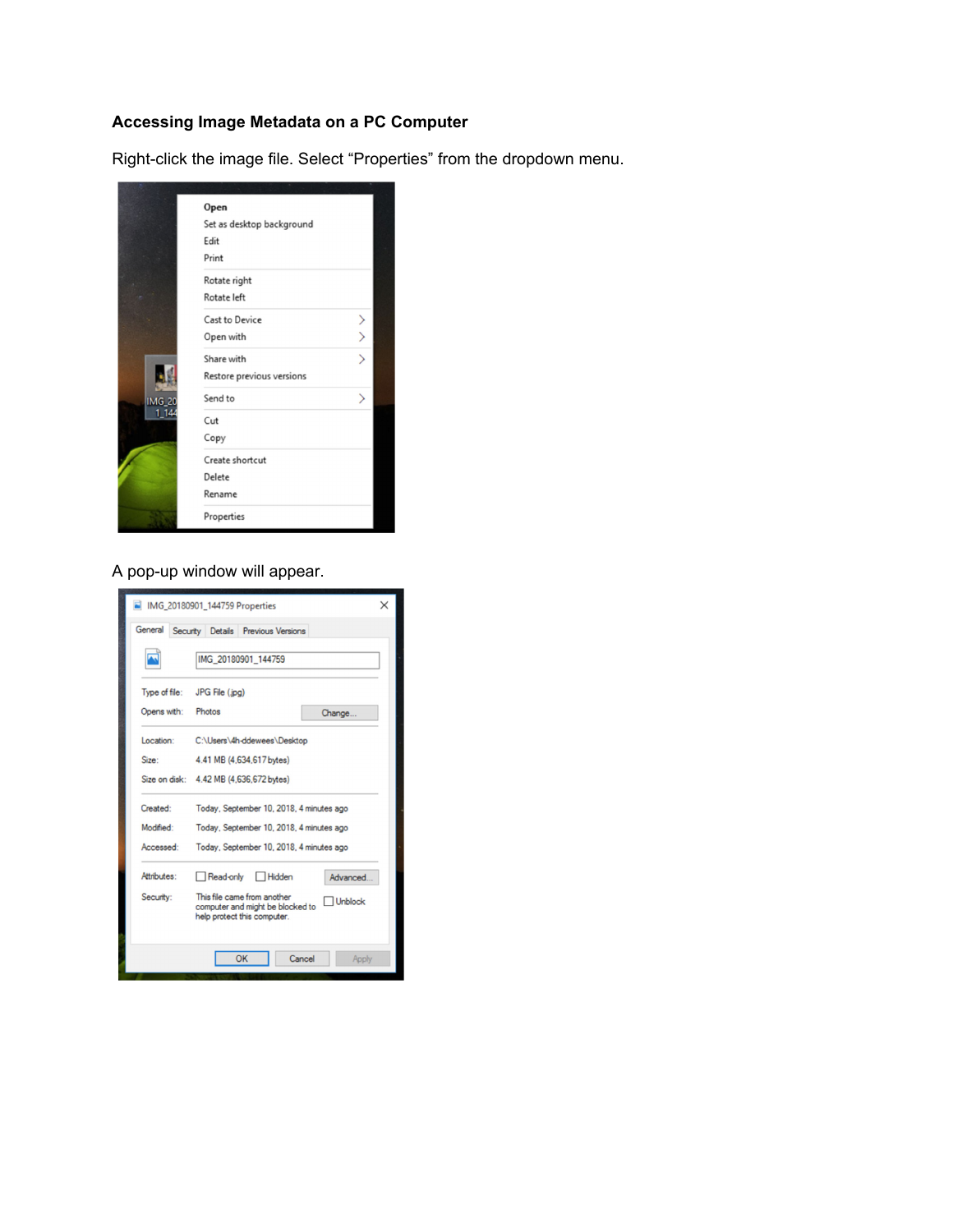Select the "Details" tab.

|                                            | General Security Details Previous Versions |  |
|--------------------------------------------|--------------------------------------------|--|
| Property                                   | Value                                      |  |
| <b>Description</b>                         |                                            |  |
| Title                                      |                                            |  |
| Subject                                    |                                            |  |
| Rating                                     | *****                                      |  |
| Tags                                       |                                            |  |
| Comments                                   |                                            |  |
| Origin                                     |                                            |  |
| Authors                                    |                                            |  |
| Date taken                                 | 9/1/2018 2:47 PM                           |  |
| Program name                               | HDR+ 1.0.199571065z                        |  |
| Date acquired                              |                                            |  |
| Copyright                                  |                                            |  |
| Image                                      |                                            |  |
| Image ID                                   |                                            |  |
| Dimensions                                 | 4032 x 3024                                |  |
| Width                                      | 4032 pixels                                |  |
| Height                                     | 3024 pixels                                |  |
| Undergraded monal diary                    | OC del                                     |  |
| Remove Properties and Personal Information |                                            |  |

Scroll down to the section heading "Camera."

| IMG_20180901_144759 Properties             | $\times$                       |                                    |
|--------------------------------------------|--------------------------------|------------------------------------|
| General Security                           | Details Previous Versions      | F Stop                             |
| Property<br>Compressed bits/pixel          | ^<br>Value                     | <b>Shutter Speed</b><br><b>ISO</b> |
| Camera                                     |                                | Focal Length                       |
| Camera maker<br>Camera model               | Google<br>Pixel 2              |                                    |
| F-stop                                     | f/1.8                          |                                    |
| Exposure time<br>ISO speed                 | 1/3906 sec<br><b>ISO-53</b>    |                                    |
| Exposure bias                              | 0 step                         |                                    |
| Focal length                               | 4 mm <sup>-</sup>              |                                    |
| Max aperture                               | 1.7                            |                                    |
| Metering mode                              | <b>Center Weighted Average</b> |                                    |
| Subject distance                           | 2.5 <sub>m</sub>               |                                    |
| Flash mode                                 | No flash, compulsory           |                                    |
| Flash energy                               |                                |                                    |
| 35mm focal length                          | 27                             |                                    |
| Advanced photo                             |                                |                                    |
| Lens maker                                 |                                |                                    |
| Lane modal                                 |                                |                                    |
| Remove Properties and Personal Information |                                |                                    |
|                                            |                                |                                    |
|                                            | OK<br>Cancel<br>Apply          |                                    |
|                                            |                                |                                    |